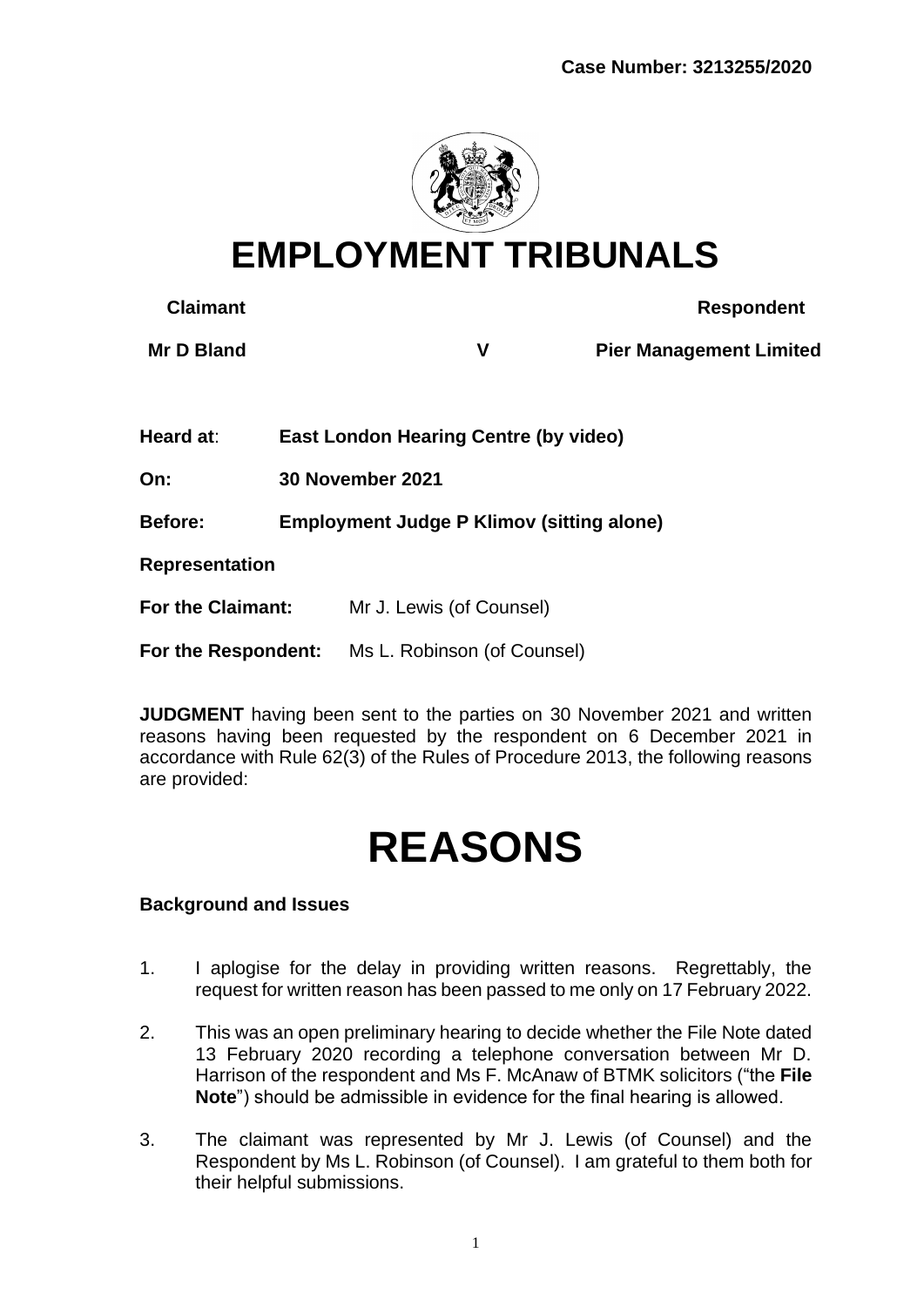4. The Claimant, and for the respondent - Mr D. Harrison and Ms F. McAnaw, gave sworn evidence to the Tribunal and were cross-examined. I was referred to various documents in the bundle of documents of 216 pages (including witness statements) the parties introduced in evidence.

# **Findings of Facts**

- 5. This is a case for unfair (constructive dismissal) and breach of contract (notice pay). The claimant was employed as a Head of Litigation at the respondent, an asset management company specialising in management of ground rent investments. He had 13 years continuous service at the date of his resignation on 15 July 2020. He is a Chartered Legal Executive and a Chartered Institute of Legal Executives ("CILEX") qualified lawyer since 2013.
- 6. During 2019 the respondent developed concerns over the claimant's performance, which led it to initiate in October 2019 a formal performance management process.
- 7. On 13 February 2020, in preparation for the disciplinary hearing Mr Harrison had a telephone conversation with Ms McAnaw. Mr Harrison recorded the content of that conversation in the File Note.
- 8. The File Note read:

#### *Phone Note:*

*Date: 13/02/2020*

*Between: Daniel Harrison & Fiona McAnaw of BTMK Subject: Capability hearing procedure for DB*

*Fiona advised that Kristie has been hospitalised and will no longer have conduct of the file. Fiona and Samantha Hyslop will take conduct.* 

*Dan provided Fiona with an overview of the process to date:* 

- *- Several informal meetings to discuss concerns with David's performance and to question if there were areas he wanted additional training or assistance.*
- *- Minimal improvement seen over 3 months and so the formal capability procedure was instigated by way of a letter.*
- *- Numerous performance management meetings took place over the following 6 months with formal objectives being set and reviewed at each.*
- *- Following each meeting minutes would be produced and sent to David to amend and sign. The minutes from the initial meetings were agreed but minutes of latter meetings were disputed and not agreed.*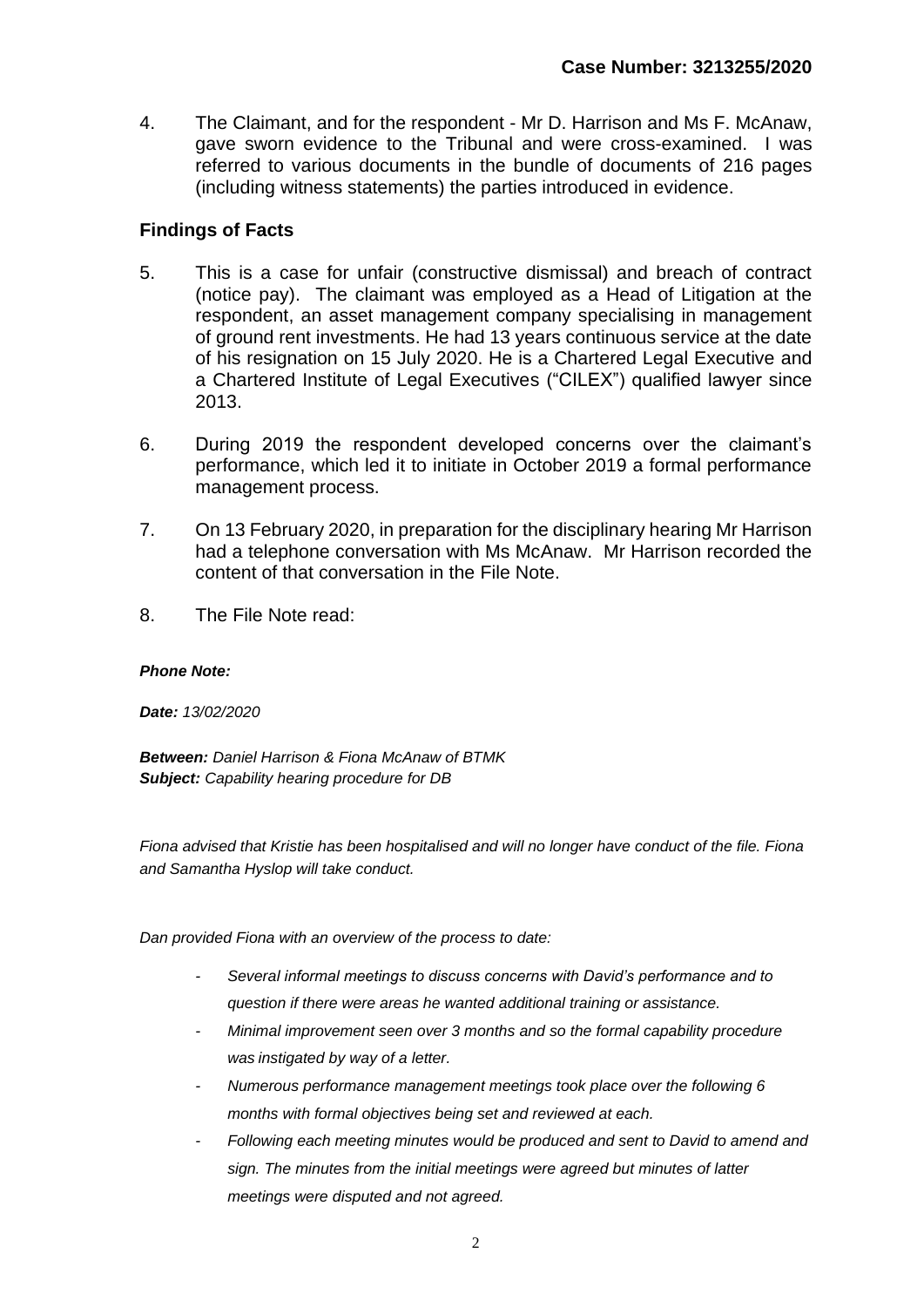- *- The final performance management meeting took place on the 7th Jan. During this meeting we reviewed each and every objective previously set and asked David to demonstrate his ongoing compliance with this.*
- *- No formal conclusions were given during the final meeting and instead David was advised that we would provide a separate formal conclusion (post discussion with BTMK).*

*Fiona confirmed that we have followed the capability process exactly as we should.* 

*Fiona also advised that a disciplinary hearing now needs to follow the capability procedure and that this is separate and distinct from the previous capability/ performance management meetings.* 

*Dan questioned the need for an independent party to conduct the disciplinary hearing. Fiona advised that the 'belt and braces' approach would be to have someone independent conduct this but in the circumstances she feels Jemma and Dan are suitable (and she would make the same decision if in our position). There is also a commercial reality to consider and it may not be justified to involve a third party who has to spend hours reading up on the matter.* 

*Fiona advised her stance may differ slightly if it was our intention to terminate David's employment but as the intention is to issue a formal written first warning followed by additional monitoring the risk is low. Dan advised that David will likely be accompanied by a barrister, Fiona advised that her advice remains unchanged.* 

*Fiona advised that the letter to David will need to outline the intention of the disciplinary hearing and provide him with sufficient notice of the meeting. It was agreed that Fiona would draft the letter for us as Dan did not have a suitable template and doesn't want to fall down on a technicality. Intention is to set the hearing for the w/c 24th Feb.* 

*Fiona advised that at the hearing it will be necessary to review each objective set and provide a conclusion as to whether David has met this based upon the previous evidence supplied. David will be afforded the opportunity to respond. The hearing will conclude with our decision to give a first written warning, explain the reasons why and advise of the consequences of not improving over the forthcoming 6 months.* 

*Fiona advise that there is likely to be a high volume of repetition from our last performance management meeting.* 

*Fiona requested the following documents in order to proceed with her drafting:* 

- *- A copy of the minutes from the last performance management meeting (both Dan/ Jemma's copy and David's amended version).*
- *- A copy of the email from Jemma to David attaching the minutes from the 7th January meeting.*

*- A copy of the email from David to Jemma returning the minutes of the meeting (7th January).* 

*Dan advised that Jemma will supply these.*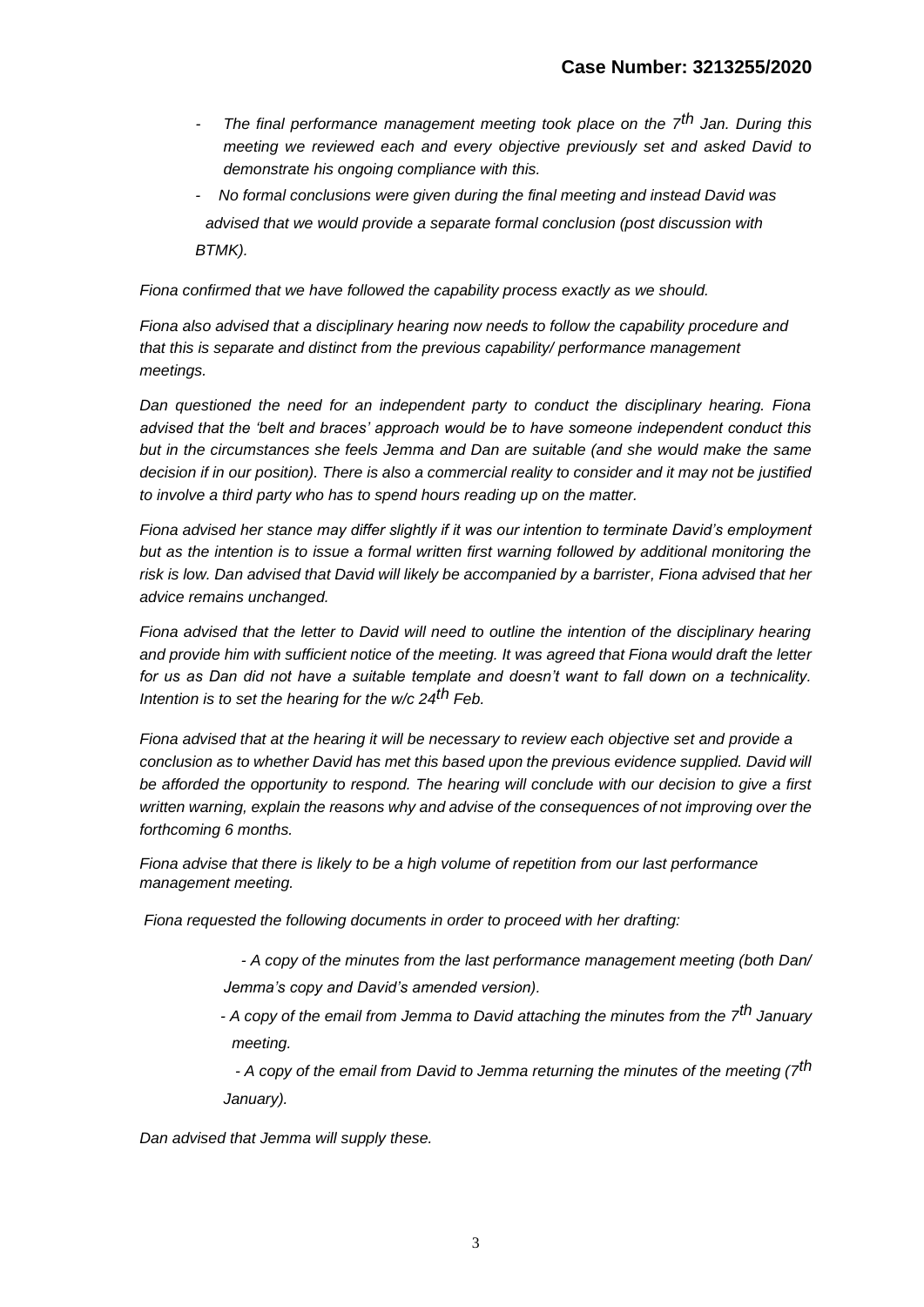- 9. On 7 April 2020, there was a disciplinary hearing into allegations of poor performance and breaches of the CILEX Conduct Rules by the claimant. The hearing was chaired by Mr D Harrison, the Managing Director of the respondent. On 20 April 2020, following the hearing, the claimant was issued with a first written warning. The claimant wished to appeal the warning, but initially was told that he was out of time. The respondent subsequently suggested that the claimant could appeal, but the claimant by that time was on sick leave, and on 15 June 2020 he resigned, claiming constructive dismissal.
- 10. On 8 July 2020, the claimant sent to the respondent a data subject access request (the "**DSAR**"). On 6 August 2020, the respondent, as part of answering the DSAR, disclosed the File Note to solicitors (Messrs. Sternberg Reed) then acting for the claimant. The disclosure contained around 400 documents. The DSAR disclosure was prepared by Mr Harrison. He knew that he was not obliged to disclose the File Note because it was a legally privileged document, but by mistake added it in the disclosable documents by placing it in the "disclosable" folder. By agreement with the respondent, the disclosure was not checked by the respondent's solicitors.
- 11. It appears that the claimant's solicitors did not examine the disclosed documents and therefore did not spot the File Note due to the solicitor working on the matter being initially off sick and then somehow missing the disclosure email from the respondent. The claimant was unaware that the File Note had been disclosed in the DSAR response.
- 12. On 3 November 2020, the claimant initiated this tribunal claim against the respondent. The respondent's solicitors prepared a list of documents for disclosure. The DSAR documents (which included the File Note) were listed as one item on the respondent's list of documents. By agreement with the respondent the respondent's solicitors did not examine the DSAR documents included by the respondent for disclosure.
- 13. The disclosure took place on 24 March 2021. By that date the claimant had changed his solicitors. By agreement with the claimant, his new solicitors, Messrs. Branch Austin LLP, sent to the claimants all disclosed documents without reviewing them. On 26-28 March 2021, the claimant reviewed the disclosed documents and discovered the File Note.
- 14. On 20 April 2021, the claimant's solicitors wrote to the respondent's solicitors regarding the disclosure of the File Note in the following terms:

*We write further to the above matter and to mutual disclosure which took place in March.* 

*Please find attached a document entitled "20200213 - phone note with BTMK".* 

*Upon receipt of disclosure from yourselves our Mr Hammer forwarded your disclosure bundle to our client. Our client then proceeded to consider the*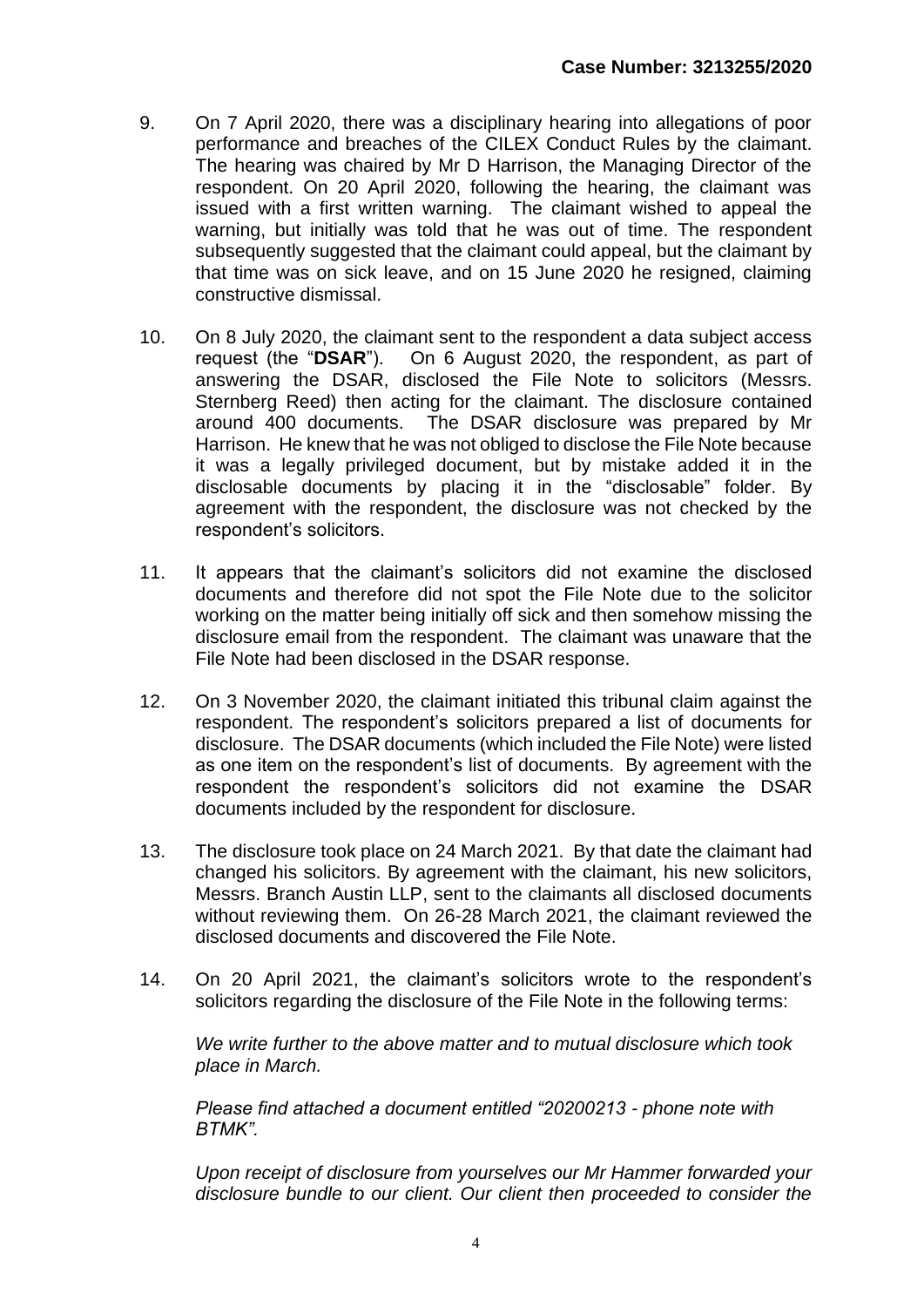large amount of disclosure which took him a considerable amount of time in *order to ascertain which documents were relevant with a view to liaising with our Mr E Hammer in order to liaise with yourselves in relation to producing a draft trial bundle. Following our client completing this exercise he informed our Mr Hammer that the attached attendance note had been disclosed.* 

*Our client informed our Mr E Hammer that the phone note reveals that the disciplinary hearing was a "fait accompli" and that irrespective of the evidence or what our client would say in the disciplinary hearing, a decision had already been made to give a first written warning to our client.* 

*As you will be aware, our client's pleaded case throughout his particulars of claim, including paragraph 27b-d, is that a fair procedure was not followed*  during the disciplinary hearing. The grounds of resistance aver that it *conducted a fair and reasonable capability hearing (in paragraph 23c.*

*We would be grateful if you would please confirm whether the telephone note was disclosed inadvertently and if it was disclosed inadvertently, the reasons for this inadvertent disclosure.* 

*We look forward to hearing from you as a matter of urgency.*

- 15. On 29 April 2021, the respondent's solicitors replied stating that the File Note had been disclosed in error and that privilege had not been waived. That was not accepted by the claimant's solicitors, which resulted in this dispute on the issue of whether the File Note should be admissible in evidence in these proceedings.
- 16. The claimant wants to rely on the File Note in support of his constructive dismissal claim, in particular that, contrary to the respondent's pleaded case, the File Note shows that the outcome of the disciplinary hearing had been pre-determined and therefore the disciplinary procedure was not fair and reasonable.
- 17. On 25 May 2021, the claimant applied for the File Note to be admitted in evidence. There was a telephone preliminary hearing on 28 May 2021 in front of Employment Judge Burgher, who directed that the respondent must send its response on the claimant's application. On 19 June 2021, the issue was listed to be determined at a preliminary hearing.

## **The Law**

18. CPR 31.20 provides: "*Where a party inadvertently allows a privileged document to be inspected, the party who has inspected the document may use it or its contents only with the permission of the Court*."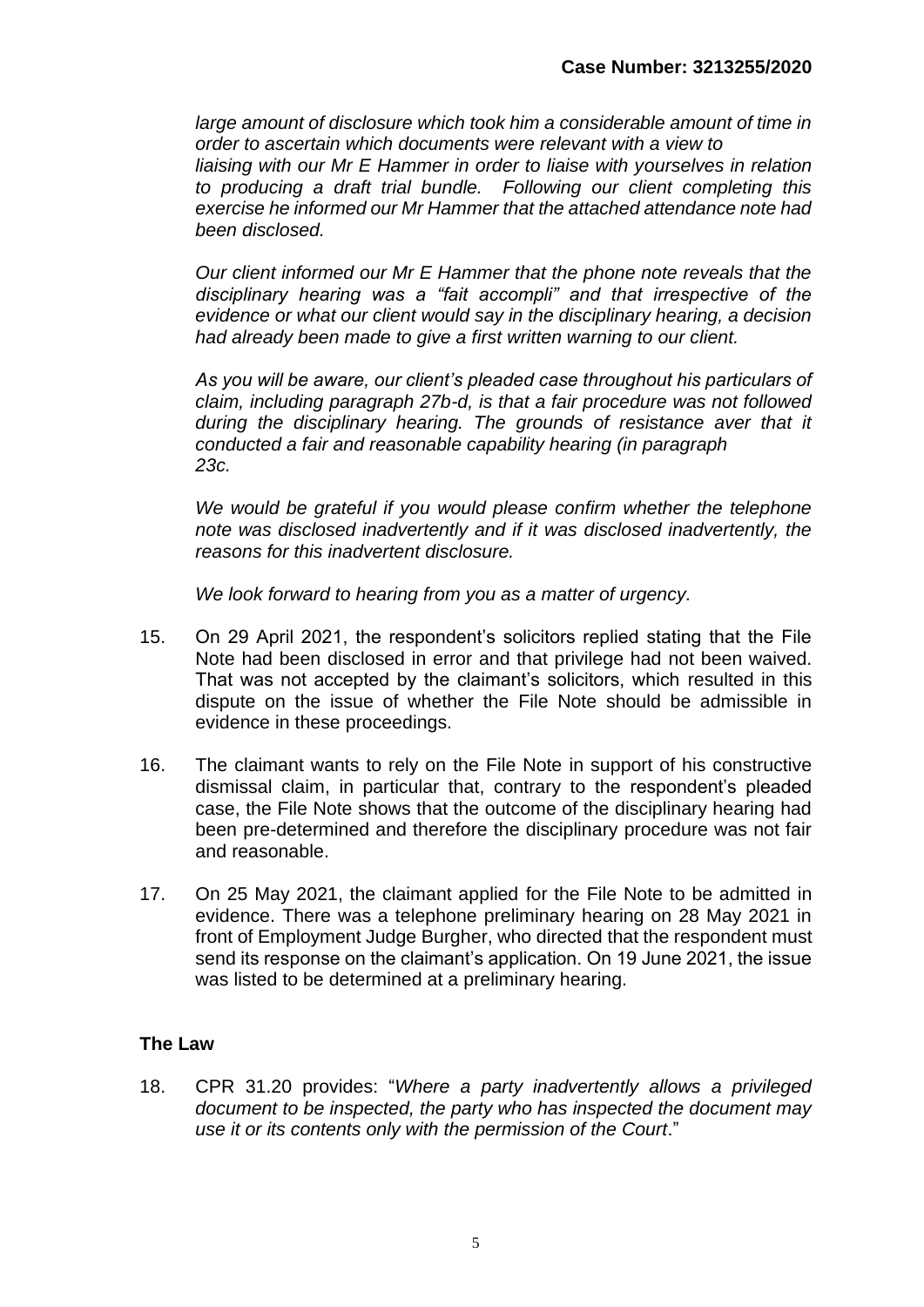- 19. Rule 41 of the Employment Tribunals Rules 2013 states that: "*The Tribunal is not bound by any rule of law relating to the admissibility of evidence in proceedings before the courts*".
- 20. Where one party comes into possession of privileged material of the other, it is necessary to consider whether the privileged material can be retained and used. There are two situations to consider. One is when the lawyers of one party inadvertently disclose privileged documents. The other is where a party comes into possession, through accident or malice, of the privileged documents of the other party.
- 21. The leading modern authority is **Goddard v Nationwide Building Society** [1987] Q.B. 670. There, May LJ set out the following principle (at para 743):

"*If a litigant has in his possession copies of documents to which legal professional privilege attaches he may nevertheless use such copies as secondary evidence in his litigation: however, if he has not yet used the documents in that way, the mere fact that he intends to do so is no answer to a claim against him by the person in whom the privilege is vested for delivery up of the copies or to restrain him from disclosing or making any use of any information contained in them.*"

22. **Goddard** was not a case in which the documents were disclosed in error as part of the procedures during the proceedings. There was thus no question of waiver of privilege. The rights of the party whose privileged documents have been disclosed do not in such circumstances depend on the good faith of the recipient. As Nourse LJ said in **Goddard** at para 685:

"… t*he right of the party who desires the protection to invoke the equitable jurisdiction does not in any way depend upon the conduct of the third party into whose possession the record of the confidential communication has come. Thus several eminent judges have been of the opinion that an injunction can be granted against a stranger who has come innocently into the possession of confidential information to which he is not entitled … This view seems to give effect to the general rule that equity gives relief against all the world, including the innocent, save only a bona fide purchaser for value without notice. It is directly in point in the present case and our decision necessarily affirms it*."

23. The remedies are remedies for breach of confidence and the issues are issues which arise in cases of breach of confidence.

### 24. In **Webster v James Chapman & Co** *[1989]* 3 All ER 939, at 946-947, Scott J said (*emphasis added*):

"*[…] If a document has been disclosed, be it by trickery, accident or otherwise, the benefit and protection of legal privilege will have been lost. Secondary evidence of the document will have come into the possession of the other side to the litigation. The question then will be what protection the court should provide given that the document which will have come into the possession of the other side will be confidential and that use of it will be*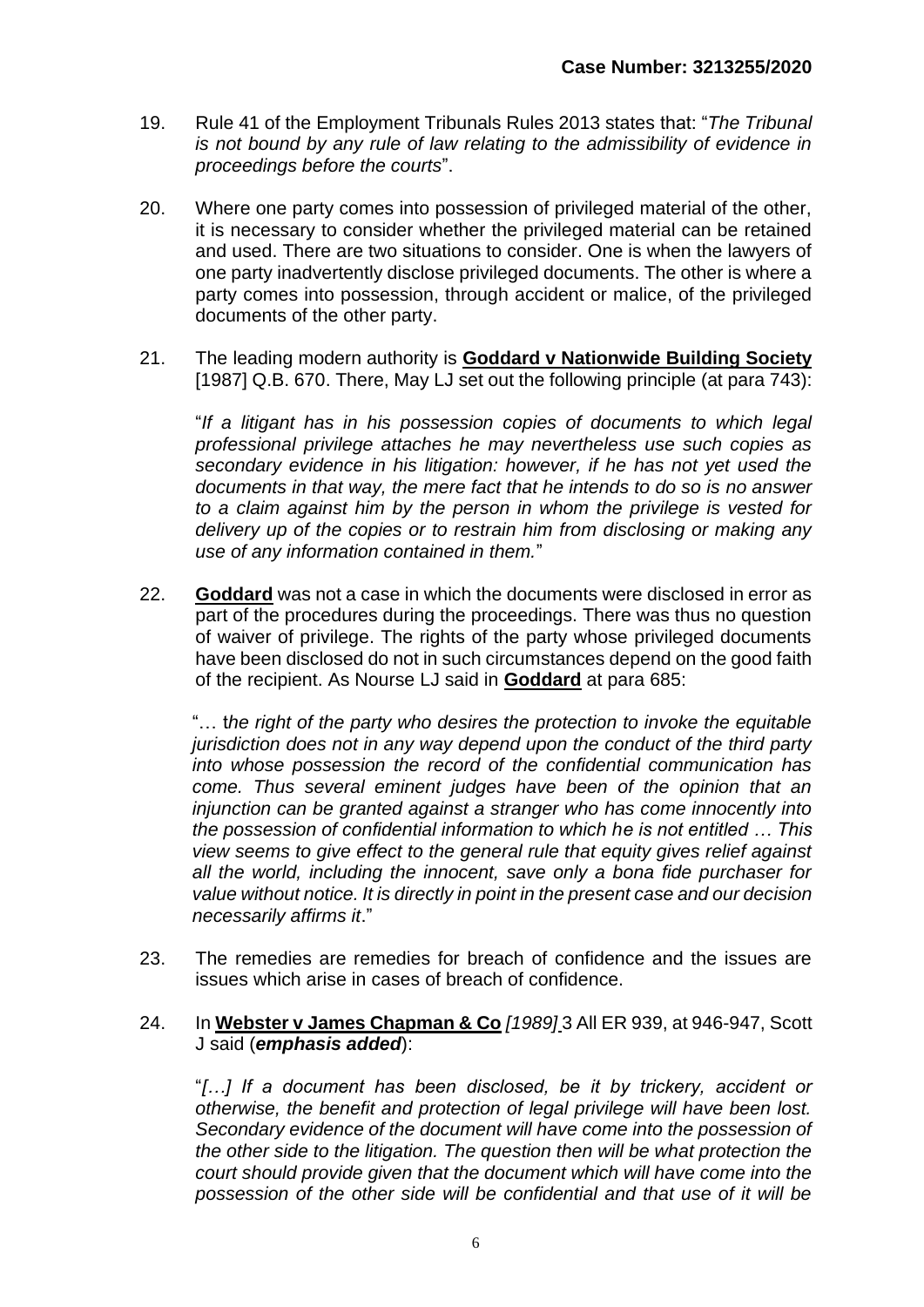*unauthorised. If the document was obviously confidential and had been obtained by a trick or by fraud, it is not difficult to see that the balance would be struck in favour of the party entitled to the confidential document. If the document had come into the possession of the other side not through trick or fraud but due to mistake or carelessness on the part of the party entitled to the document or by his advisers, the balance will be very different from the balance in a fraud case.*

*Suppose a case where the privileged document has come into possession of the other side because of carelessness on the part of the party entitled to keep the document confidential and has been read by the other party, or by one of his legal advisers, without realising that a mistake has been made. In such a case the future conduct of the litigation by the other party would often be inhibited or made difficult were he to be required to undertake to shut out from his mind the contents of the document. It seems to me that it would be thoroughly unfair that the carelessness of one party should be allowed to put the other party at a disadvantage.*"

25. In **ISTIL Group Inc v Zahoor** [2003] 2 All ER 252 at para 74, Lawrence Collins J said(*emphasis added*) :

*"the position on the authorities is this. First, it is clear that the jurisdiction to restrain the use of privileged documents is based on the equitable jurisdiction to restrain breach of confidence. The citation of the cases on the duty of confidentiality of employees makes it plain that what the Court of Appeal was doing in Lord Ashburton v Pape was applying the law of confidentiality in order to prevent disclosure of documents which would otherwise have been privileged, and were and remained confidential. Second, after a privileged document has been seen by the opposing party, the court may intervene by way of injunction in exercise of the equitable jurisdiction if the circumstances warrant such intervention on equitable grounds. Third, if the party in whose hands the document has come (or his solicitor) either (a) has procured inspection of the document by fraud or (b) on inspection, realises that he has been permitted to see the document only by reason of an obvious mistake, the court has the power to intervene by the grant of an injunction in exercise of the equitable jurisdiction. Fourth, in such cases the court should ordinarily intervene, unless the case is one where the injunction can properly be refused on the general principles affecting the grant of a discretionary remedy, e.g. on the ground of delay."*

<span id="page-6-0"></span>26. In **Fadairo v Suit Supply UK Lime Street Ltd** UKEAT/0282/13/JOJ Mr Justice Singh, having reviewed relevant authorities held (*emphasis added*):

*70. First, the starting point is that the essence of legal professional privilege is that it entitles the client to refuse to produce documents or to answer questions about privileged matters. Once a privileged document is*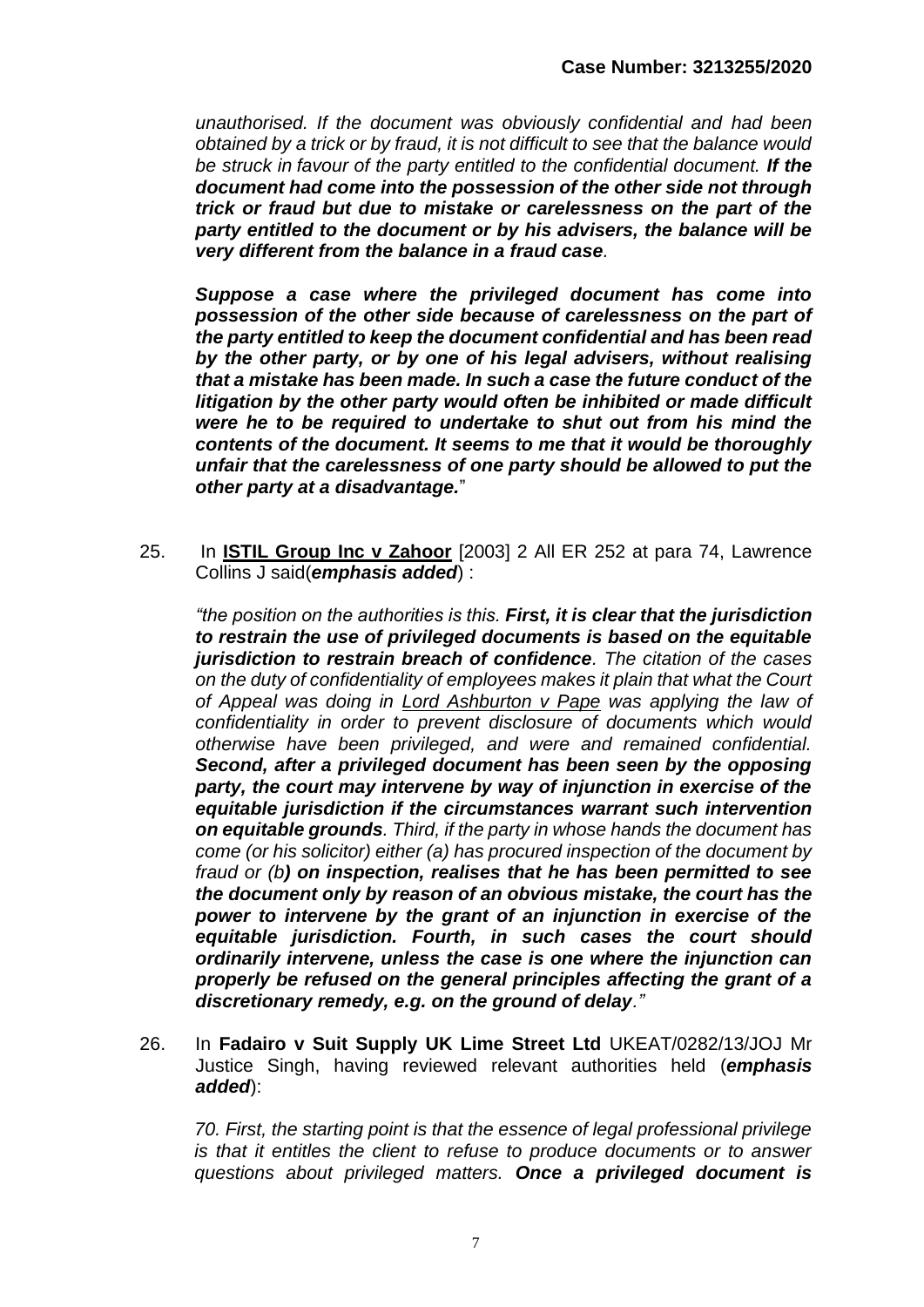*disclosed the privilege itself is lost. The question then becomes one of admissibility and not privilege.*

*71. Secondly, since the line of authority beginning with Lord Ashburton v Pape involves the equitable jurisdiction to grant injunctions to protect confidence, it follows that the normal rules relating to the grant of equitable remedies apply.…. As the Court of Appeal observed in Al Fayed v Commissioner of Police for the Metropolis [2002] EWCA Civ 780 at para 16, since the court is exercising an equitable jurisdiction, there are no rigid rules.*

*79. First, there is a distinction, as the authorities and the helpful analysis in Phipson on Evidence make clear, between a situation where one party to litigation mistakenly discloses a privileged document in the context of that litigation and the situation where it inadvertently discloses such a document to another person who has not yet embarked on litigation but now wishes to use that document in litigation. The present case falls into the latter category and is governed by the principles set out in the leading authority of Goddard.*

- 27. In **Al-Fayed and others v The Commissioner of the Metropolis** [2002] EWCA Civ 780 the Court (at para 16) set out the following leading guidance (*emphasis added*):
	- *"i) A party giving inspection of documents must decide before doing so what privileged documents he wishes to allow the other party to see and that he does not.*
	- *ii) Although the privilege is that of the client and not the solicitor, a party clothes his solicitor with ostensible authority (if not implied or express authority) to waive privilege in respect of relevant documents.*
	- *iii) A solicitor considering documents made available by the other party to litigation owes no duty of care to that party and is in general entitled to assume that any privilege which might otherwise have been claimed for such documents has been waived.*
	- *iv) In these circumstances, where a party has given inspection of documents, including privileged documents which he has allowed the other party to inspect by mistake, it will in general be too late for him to claim privilege in order to attempt to correct the mistake by obtaining injunctive relief.*
	- *v) However, the court has jurisdiction to intervene to prevent the use of documents made available for inspection by mistake where justice requires, as for example in the case of inspection procured by fraud.*
	- *vi) In the absence of fraud, all will depend upon the*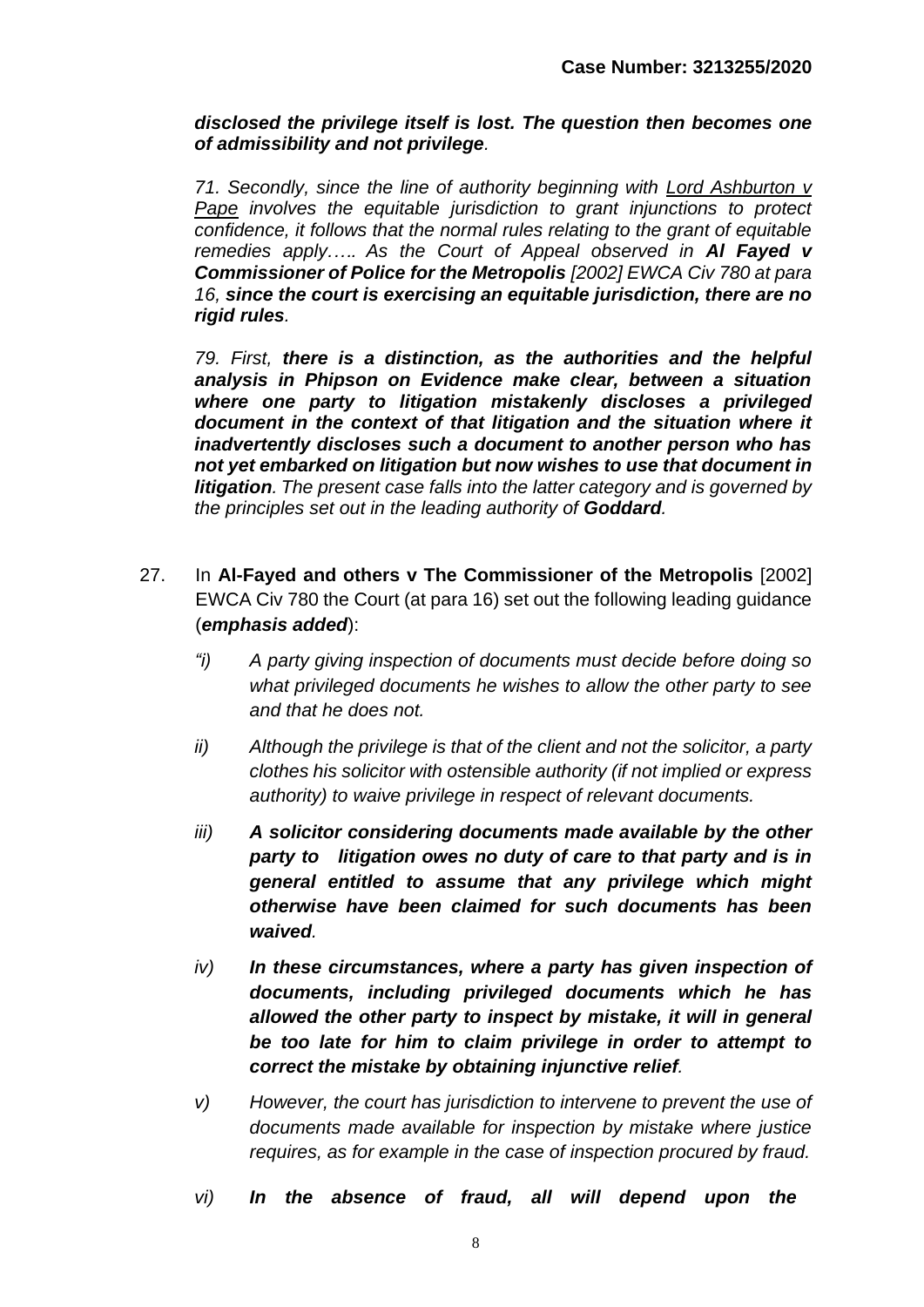*circumstances, but the court may grant an injunction if the documents have been made available for inspection as a result of an obvious mistake.*

- *vii) A mistake is likely to be held to be obvious and an injunction granted where the documents are received by a solicitor and:*
- *a) the solicitor appreciates that a mistake has been made before making some use of the documents; or*
- *b) it would be obvious to a reasonable solicitor in his position that a mistake has been made; and, in either case, there are no other circumstances which would make it unjust or inequitable to grant relief.*
- *viii) Where a solicitor gives detailed consideration to the question whether the documents have been made available for inspection by mistake and honestly concludes that they have not, that fact will be a relevant (and in many cases an important) pointer to the conclusion that it would not be obvious to the reasonable solicitor that a mistake had been made, but is not conclusive; the decision remains a matter for the court.*
- *ix) In both the cases identified in vii) a) and b) above there are many circumstances in which it may nevertheless be held to be inequitable or unjust to grant relief, but all will depend upon the particular circumstances.*
- *x) Since the court is exercising an equitable jurisdiction, there are no rigid rules."*
- 28. Reference to "*making some use of the documents*" in paragraph 16(vii)(a) in **Al Fayed** must have a wide meaning. It is sufficient for the recipient to have "read and evaluated" evidence (see **Single Buoy Moorings Inc v Aspen Insurance UK Limited** [2018] EWHC 1763 (Comm) at paras 15- 17).
- 29. In **Pizzey v Ford Motor Co Ltd** [1994] P.I.Q.R. P15. Mann LJ said: "*Cases of mistake are stringently confined to those which are obvious, that is to say those which are evident. This excites the question: Evident to whom? The answer must be to the recipient of the discovery. If the mistake was evident to that person then the exception applies, but what of the case where it was not evident but would have been evident to a reasonable person with the qualities of the recipient? In this context the law ought not to give an advantage to obtusity, and if the recipient ought to have realised that a mistake was evident then the exception applies*."
- 30. The "*obviousness*" must be of the mistaken disclosure, rather than that the document is privileged. In **Rawlinson & Hunter Trustees SA v Director of the Serious Fraud Office** [2014] EWCA Civ 1129 at para 15, Moore-Bick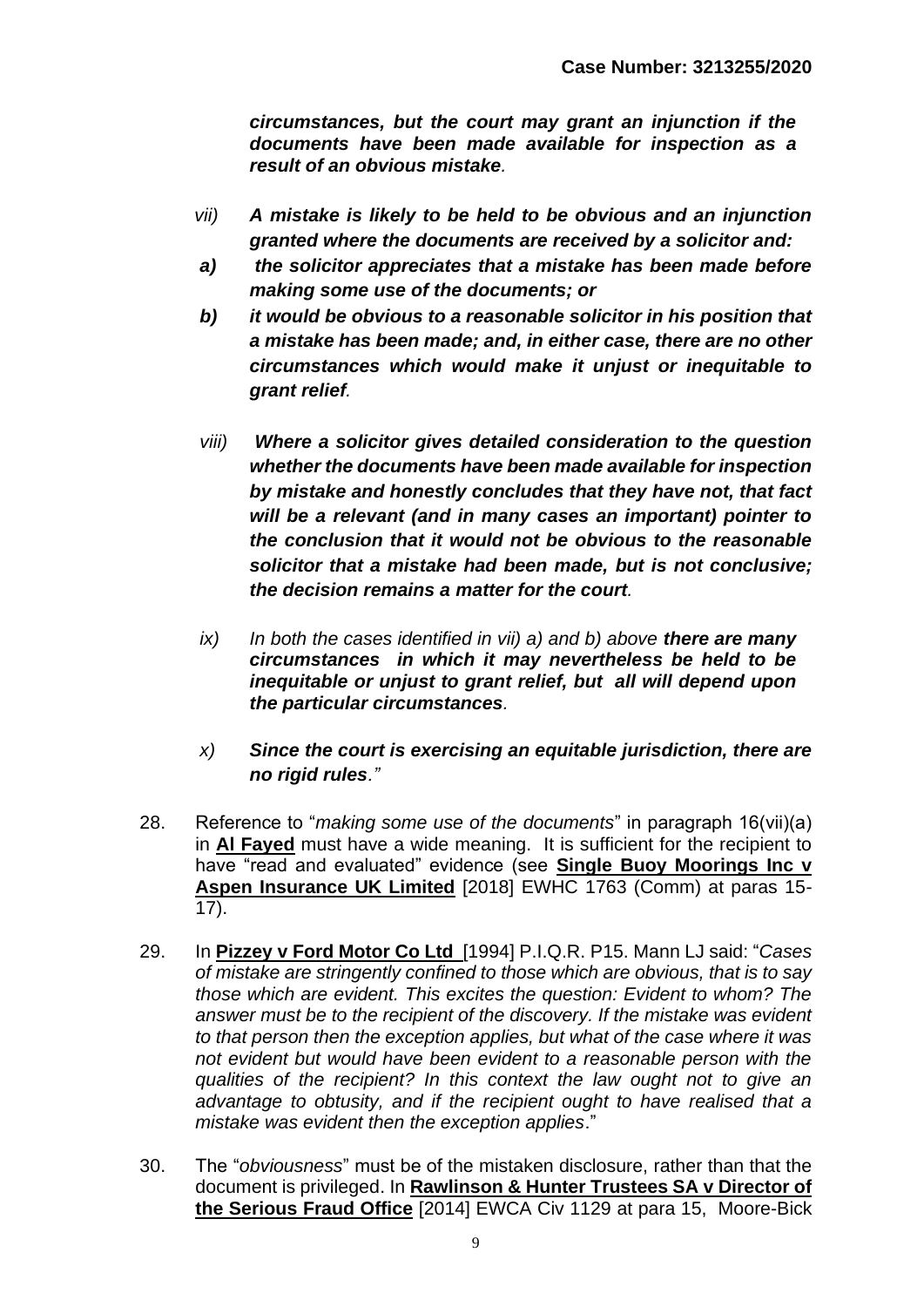LJ said: "*The judge laid some emphasis on the letters to which I have referred, but the essence of his thinking seems to have been that it was obvious that the document had been disclosed by mistake because it was obvious that it was privileged. That seems to me to confuse two things: whether the document was privileged and whether, even if privileged, it had obviously been disclosed by mistake. It is only if the court is satisfied of the latter that it will consider whether to prevent the use of the document in the litigation*."

31. In **MMI Research Ltd v Cellxion Ltd and others** [2007] EWHC 2456 (Ch) at paras 14-15, where Mann J emphasised that: "*The test is not whether, having done a detailed comparison and then agonised and perhaps made some further enquiries, the mistake would have become apparent. The question is whether it is "obvious". This must flow from the logic of Clarke L.J.'s argument in 16(iii), where he says:*

> *"A solicitor considering documents made available by the other party to litigation … is in general entitled to assume that any privilege which might otherwise have been claimed for such documents has been waived."*

*That is the prima facie position. That can only be undermined in circumstances by the obviousness of mistake – absent the obviousness of the mistake, the receiving solicitor is entitled to assume that privilege has been waived*."

- 32. If it is apparent that disclosure has been carried out in a hurry or cheaply so that it is likely that a proper review of the documents has not been made, then the mistake is more likely to be found to be obvious (see **IBM Corpn v Phoenix International** [1995] 1 All E.R. 413.).
- 33. The onus is on the respondent to satisfy the court that the recipient of the privileged document ought to have realised that there had been a mistake. Where it was the client that inspected the document, the relevant question in relation to whether the mistake was obvious is whether the client in fact appreciated or it would have been obvious to a reasonable person with the qualities of that person that there had been a mistake (see *Pizzey v. Ford Motor Company Ltd)*.
- 34. In **Al Fayed** the Court added (at para 25): "*there may be many circumstances where it would not be just to grant an injunction on the facts of a particular case. One such case might be where B's solicitor sends the documents for consideration by B before considering them himself and B learns a fact from the document which it would be unjust to prevent him from using in the litigation, even though it would have been apparent to B's solicitor that a mistake had been made. All depends upon the circumstances of the particular case.*"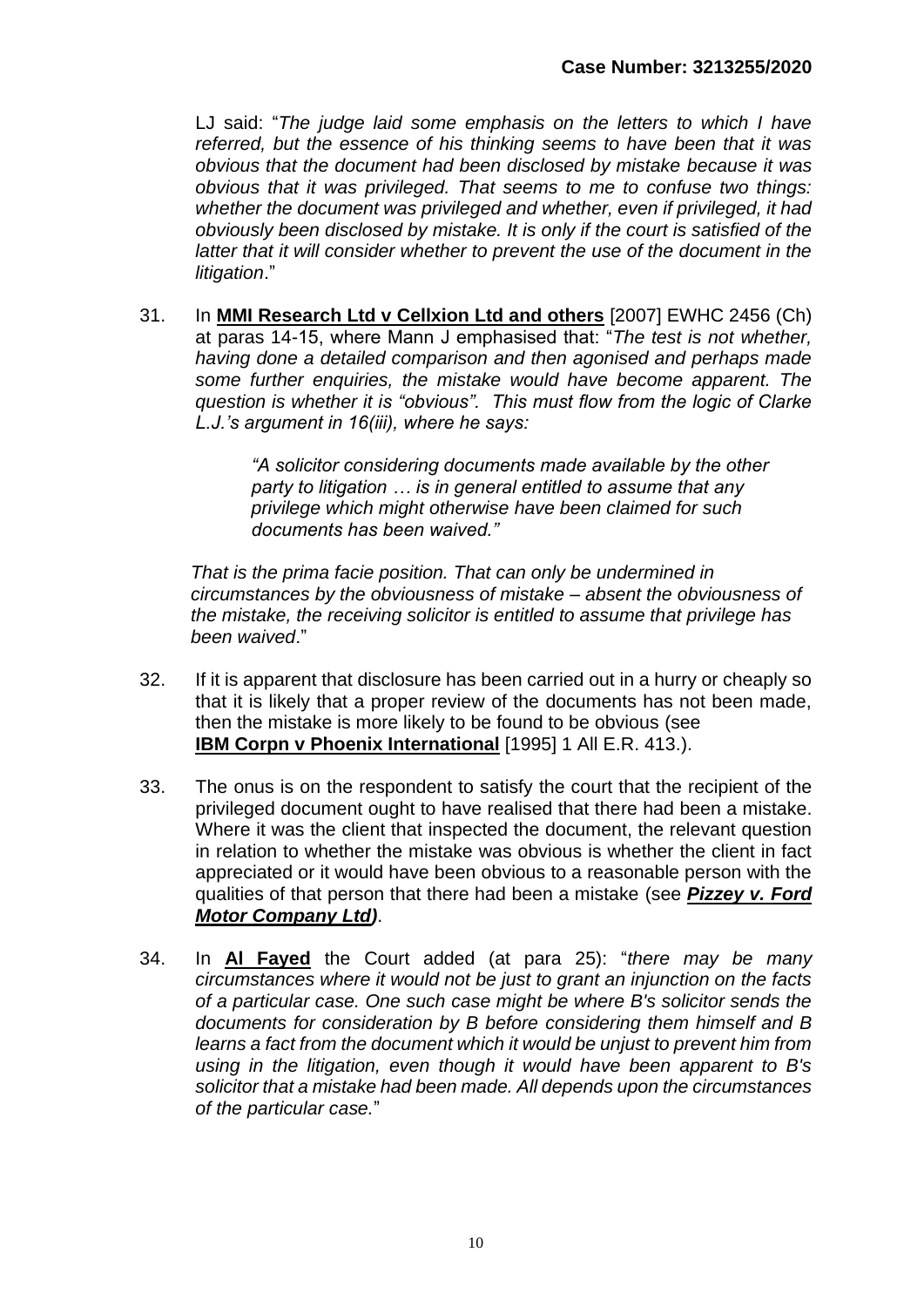# **Submissions and Conclusion**

- 35. Mr Lewis for the claimant submits that applying the above principles there is no proper basis for excluding the File Note. He accepts that although the File Note had initially been disclosed as part of the DSAR response before this litigation commenced, because it was disclosed again by way of disclosure in these proceedings, the matter does not fall under the **Goddard** line of authorities.
- 36. I think that is the correct position, because even through the File Note had initially been disclosed as part of the DSAR response, the claimant was unaware of it until it was again disclosed as part of disclosure in these proceedings. Therefore, it should fall within the first situation described in paragraph 79 of the **Faidaro** judgment (see paragraph [26](#page-6-0) above).
- 37. Accordingly, I have dealt with this matter on that basis. However, I should add that if the claimant's application were run on the **Goddard** principles, my conclusion would have been the same. As I found, applying the principles in **Al Fayed** that it would not be just and equitable to prevent the claimant from adducing the File Note in evidence for the reasons explained below, the same result must follow applying the principles of exercising the equitable jurisdiction to restrain breach of confidence. For the same reasons I find that it will be *"thoroughly unfair that the carelessness of [the respondent] should be allowed to put the [claimant] at a disadvantage"* (see **Webster v James Chapman & Co** above).
- 38. Now, applying the **Al Fayed** guidance, the following picture emerges:
- 39. The File Note was created by Mr Harrison recording the content of his conversation with Ms McAnaw, who is a solicitor and advises the respondent on employment law matters. The conversation was in relation to the forthcoming disciplinary hearing of the claimant's case. The File Note records a communication between a client and his external legal adviser, who is a solicitor, and therefore is *prima facia* attracts legal professional privileged, and accordingly is not disclosable in legal proceedings. Mr Lewis accepts that.
- 40. However, the File Note was disclosed by the respondent's solicitors to the claimant's solicitors thus losing the privileged status. Therefore, the issue is not one of privilege or breach of confidence, but admissibility of the File Note in evidence.
- 41. The respondent argues that the note was disclosed inadvertently, it did not waive privilege, it was a mistake and that was obvious for the claimant (as a trained CILEX lawyer) and his solicitors. The claimant disputes that.
- 42. The starting point is for me to decide whether the disclosure of the File Note was inadvertent.
- 43. The respondent claims that the document was included in the wrong electronic folder by mistake because Mr Harrison was undertaking the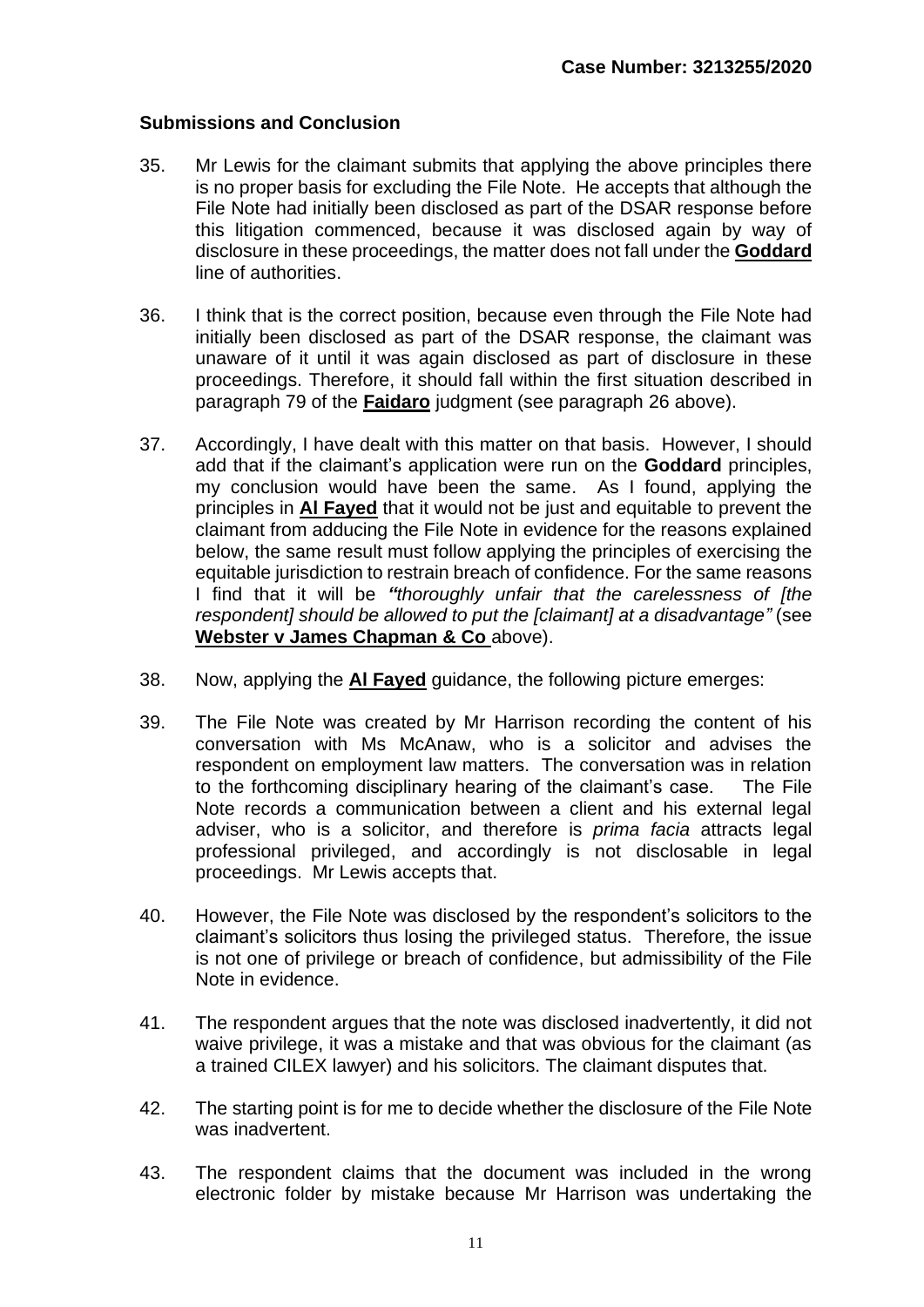DSAR exercise in a hurry, having one month to complete a response to the DSAR, and since then remained there and no one checked the folder before it was again sent to the claimant as part of disclosure in these proceedings.

- 44. There was some detailed discussion at the hearing about how much time it took Mr Harrison to prepare a response to the DSAR, and whether he could have used more time to finalise it. I find that to be of little relevance. The question is not whether that document was inadvertently disclosed as part of answering the DSAR, but whether it was inadvertently disclosed as part of disclosure in these proceedings. The disclosure was made 24 March 2021 and there was no evidence presented by the respondent that it was done in a hurry.
- 45. I accept, however, the respondent's evidence that the DSAR documents had not been reviewed prior to the disclosure by the respondent's solicitors but simply added to the electronic file in a wholesale way. This seems to be an ill-advised way of going about one's disclosure obligations and is likely not to be in accordance with the tribunal's orders. However, I accept that it is what happened in this case.
- 46. I also accept Mr Harrison evidence that he knew that the File Note was privileged, he knew that he did not have to disclose it in answering the DSAR and did not disclose it on purpose either in answering the DSAR or in these proceedings.
- 47. Therefore, I find that the disclosure was inadvertent. The fact that the File Note was disclosed as part of the DSAR before the proceedings had been initiated further supports my conclusion that the disclosure was inadvertent. It was suggested by the claimant that Mr Harrison, having read the first few paragraphs of the File Note and omitting to spot the unhelpful paragraphs later in the documents, might have thought it was a helpful document for the purposes of the proceedings and decided to waive legal privileged and disclose it. However, as the proceedings had not been initiated at that stage, there was no reason for Mr Harrison to include that document in the DSAR response on the suggested basis, knowing that it was privileged, and he did not have to disclose it.
- 48. The next question is whether it was an obvious mistake. To answer this question, I must look not at whether it was an obvious mistake from the point of view of the disclosing party, but whether it was obvious for the claimant that the document was disclosed to him by mistake.
- 49. The document was received and reviewed by the claimant himself. I find that the claimant, as a trained lawyer with substantial experience in litigation work and training in legal professional privilege, would have realised that the document was legally privileged. He knew that BTMK were the respondent's solicitors, and that Ms McAnaw was their employment law specialist.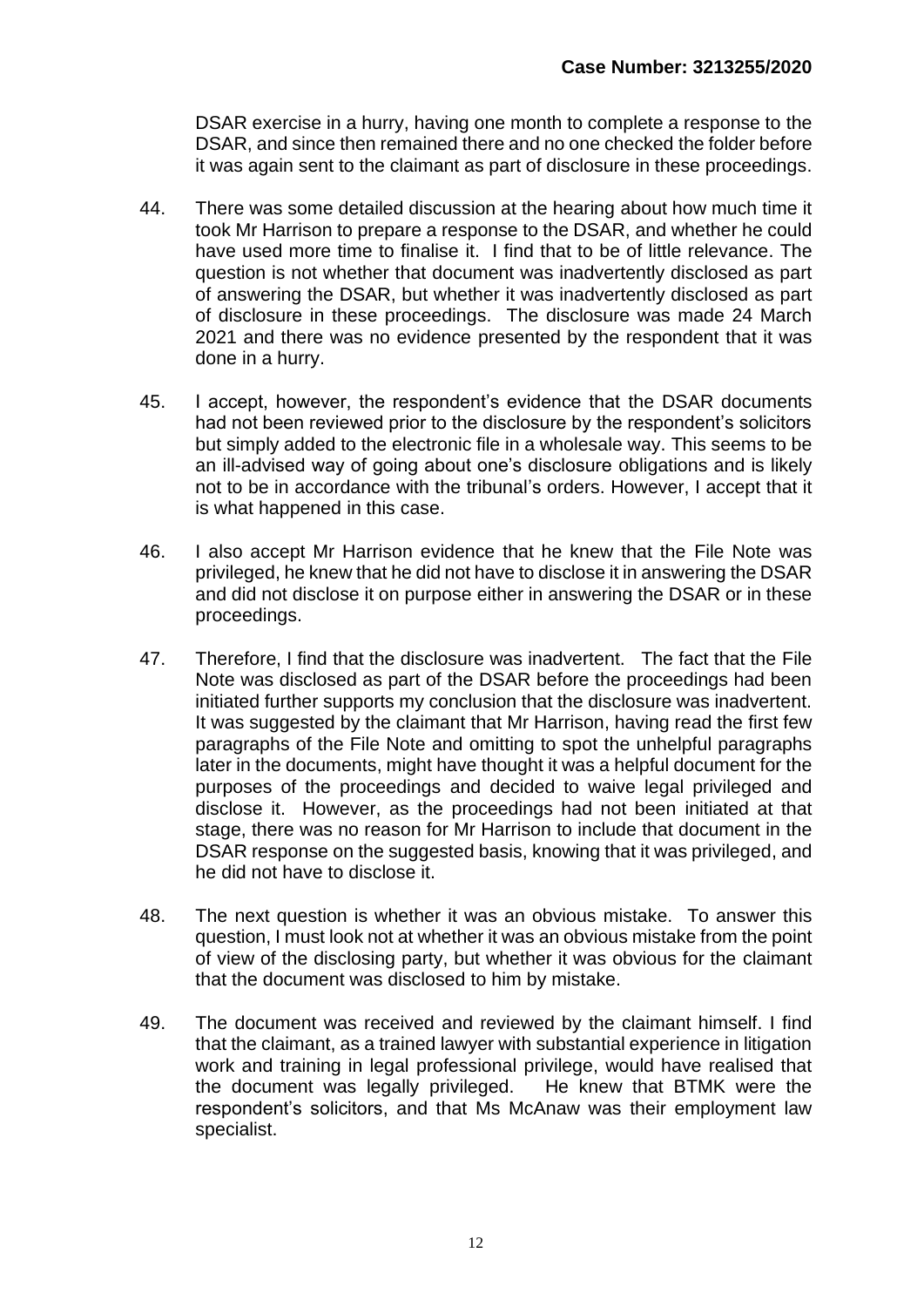- 50. I do not accept his evidence that when reading the document, the question of privilege has never crossed his mind. His evidence to the tribunal was that having gone on a training course on legal privilege it was "*drummed repeatedly into him*" that one had to be diligent about sharing legal advice because privilege "*may not cover certain people (Dan Harrison in this case)*". He goes on to say that when he read the File Note he thought that the client was Pier Management and Dan Harrison was not a qualified lawyer and the matter was non-contentious. This plainly shows that the issue of privilege did cross his mind, but he decided to read on because based on his understanding of the *Three Rivers* authority, the legal privilege did not cover Mr Harrison because Mr Harrison was not a qualified lawyer. That was a wrong reading of the *Three Rivers*, but nothing turns on that. The fact is the claimant must have realised what he was reading could be a privileged document. In any event, I find that a reasonable legal executive in those circumstance would have realised that they are looking at a legally privileged document.
- 51. This, however, does not mean that it automatically follows that it was obvious to the claimant that the document was disclosed by mistake.
- 52. The File Note came as part of disclosure from a firm of solicitors representing the respondent in these proceedings. The covering email said that the link contains "*all disclosable documents in this matter*". The File Note did not contain any usual markers of a privileged communication. Therefore, there was nothing that should have immediately alerted the claimant that the File Note was disclosed by mistake.
- 53. Further, reading the first few paragraphs of the File Note could have given the claimant a possible and reasonable impression that the respondent intended to disclose the File Note, as it contained helpful passages for the respondent's case.
- 54. However, having read the File Note in its entirety, and knowing that he was reading a privileged document (as I found), in my judgment, it was obvious to the claimant, as it would have been obvious to a hypothetical reasonable legal executive, that the disclosure of the File Note was an obvious mistake.
- 55. I accept Mr Lewis submission that the obvious mistake must be a mistake as to the disclosure of the document, and not an error of judgment on the part of the disclosing party to waive privilege and disclose a document because the party erroneously thought the document was helpful to its case. However, having found that the disclosure was inadvertent, this point does not arise.
- 56. I say that the mistake was obvious because the document, read as a whole, is clearly unhelpful to the respondent's case. It is privileged, it records the discussion with the respondent's external lawyer advising on the disciplinary matter related to the claimant. In these circumstances, I find that the only sensible explanation that could reasonably have been made by the claimant or a hypothetical reasonable legal executive, having read the entire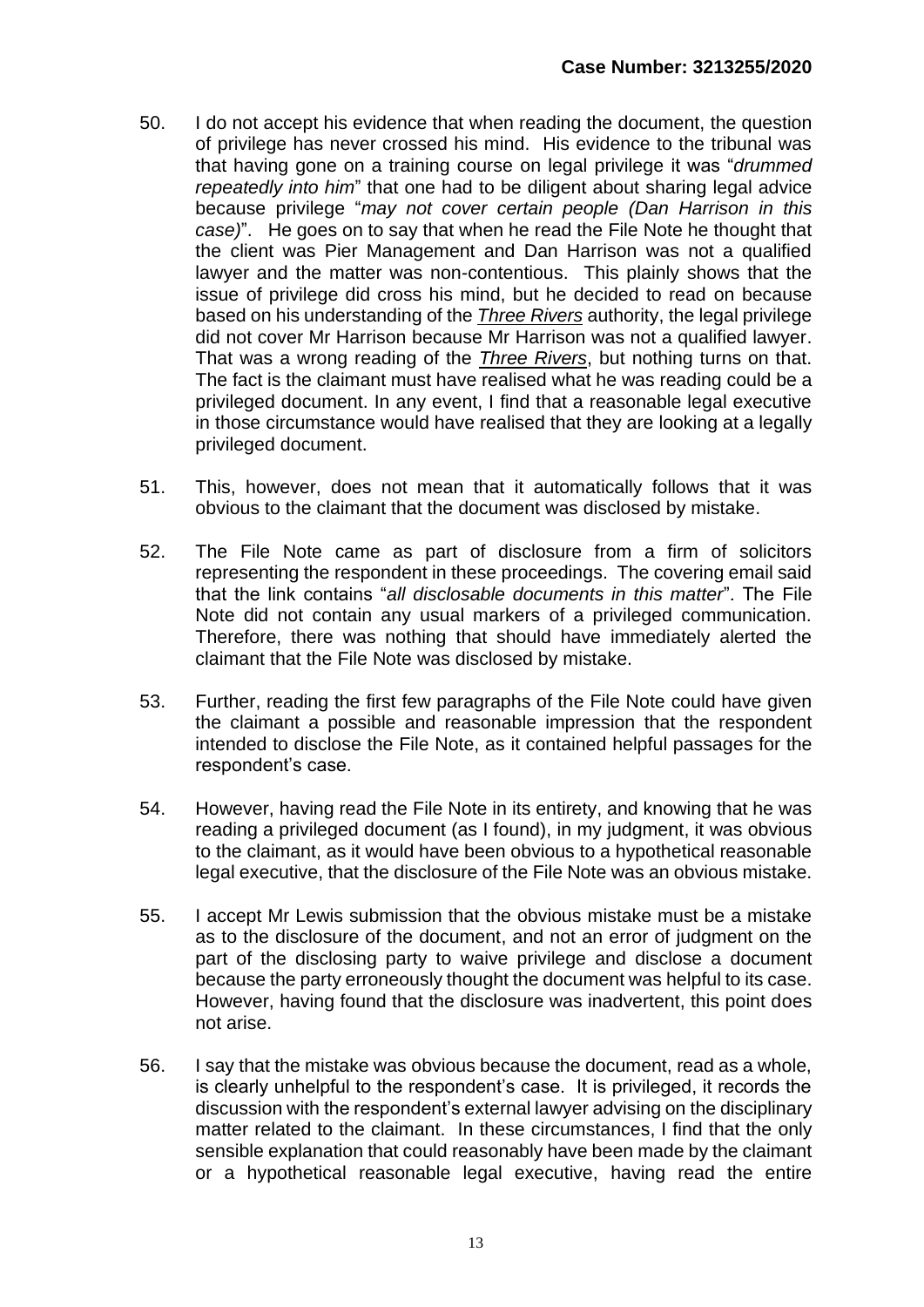document, was that something had gone wrong on the respondent's side and the documents had been included in the disclosure file by mistake.

- 57. I do not accept the claimant's evidence that reading the document did not lead him to think that the respondent had not intended to disclose it. His explanations that he would have expected the respondent's solicitors to double-check the disclosed documents or that a simple search check could have been run on "BTMK" against the whole file to pick up potentially privileged documents appear to me to be an attempt to retrospectively justify his, in my view, unreasonable refusal to accept that the File Note was disclosed by mistake. Just because a mistake could have been avoided does not mean one could readily and reasonably conclude that it was not made, when one sees obvious signs of a mistake, which, in this case, was the content of the File Note and its legally privileged status.
- 58. Turning to the final issue, whether in the circumstance it would make it unjust or inequitable not to allow the File Note to be used in evidence.
- 59. I do not accept Ms Robinson submission that allowing the document would be allowing the claimant to benefit from his wrong of reading the document when he should have stopped when he saw the header.
- 60. For the reasons explained, I find that it only became obvious to the claimant that the document was disclosed by mistake after he had read the entire document and there was nothing on the face of the document that should have alerted him that he should not be reading it. Even though, as I found, he knew the document could be privileged, the mistake in disclosing the document only became obvious to him once he had read the entire document.
- 61. On the other hand, not allowing the claimant to introduce the File Note in evidence would put him in an invidious position, whereby he knows of the existence of a piece of evidence, which is highly relevant and intrinsically linked to his primary case, and yet he cannot use it to support his case, and somehow needs to find a way of "dancing around that elephant in the room".
- 62. The matter of "pre-determination" or "fait accompli" will have to be dealt with at the final hearing one way or another. Irrespective of whether the File Note is allowed, I do not see on what basis the claimant could be prevented from asking what was on Mr Harrison's mind when he came to decide his disciplinary matter and to what extent he approached it with open mind. The respondent's pleaded case states that ".. *Mr Harrison listened carefully to the Claimant and considered the points put forward by him during the [disciplinary] hearing*" (at para 15). Mr Harrison on cross-examination said that he was confident that the respondent ran the disciplinary process in a fair and transparent way. His witness statement for the final hearing (para 58) further supports that contention.
- 63. Therefore, it is likely that Mr Harrison will maintain that position at the final hearing. In the circumstances, I find that it will be unjust if the claimant, who is most likely to challenge that position, was not allowed to put the File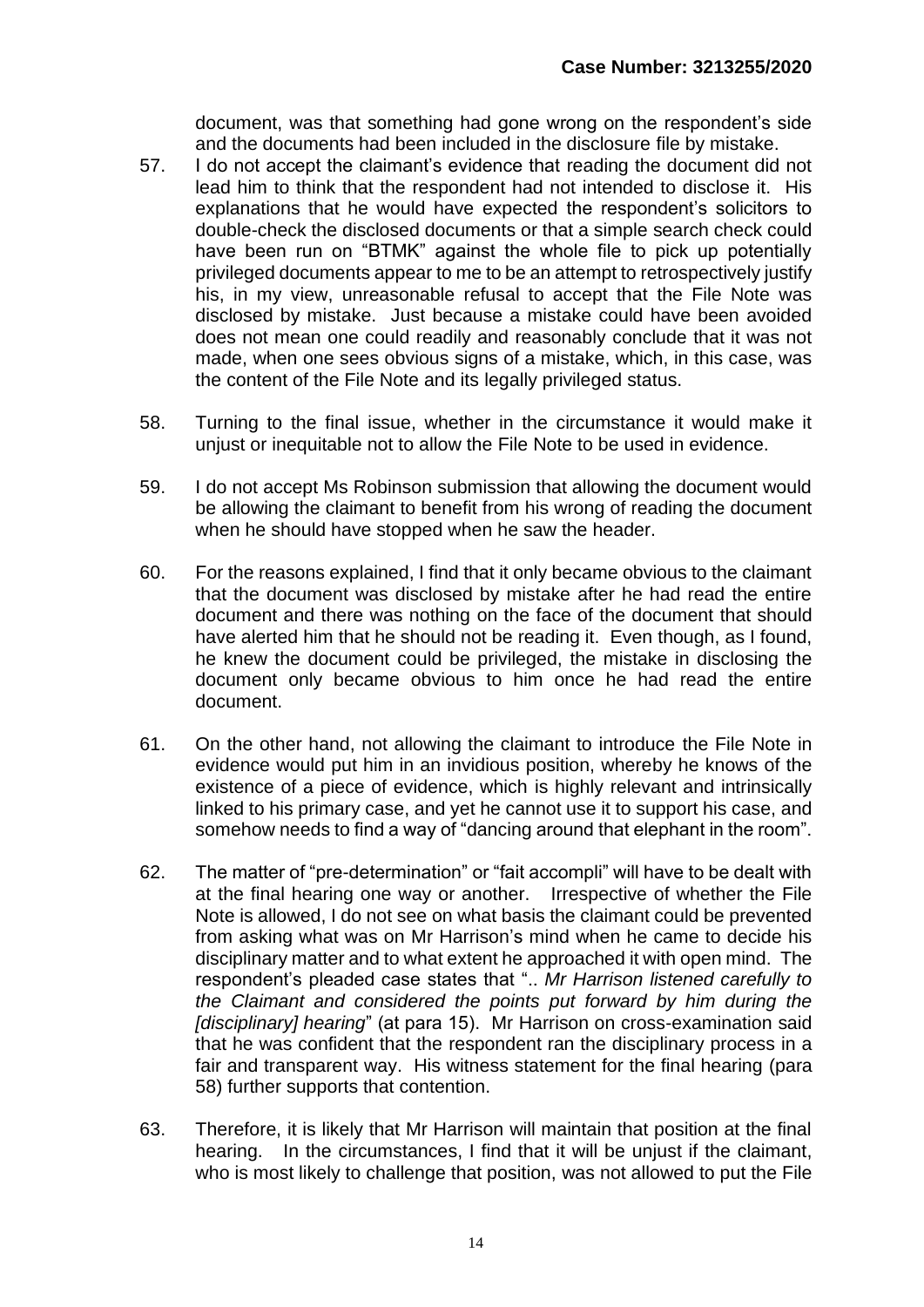Note to Mr Harrison in support of his contention that in fact Mr Harrison had decided to issue a written warning to the claimant well before the hearing.

- 64. Ms Robinson argues that the File Note must not be allowed because the claimant did not know of its existence prior to resigning and issuing the claim, and therefore it could not have been an active or relevant factor for consideration. The issue of the pre-determined written warning is not part of his pleaded case, and therefore, she argues, there is no inequity in a decision to refuse to allow the claimant to use the note in evidence in these proceedings.
- 65. I disagree. The claimant's pleaded case (before he was allowed to amend it) is that his employment contract was fundamentally breached by the respondent due to, *inter alia*, "h*aving a procedurally and substantially defective and unfair poor performance warning (breach of express term of contract and implied term of mutual trust and confidence)*" and "f*ailure to abide by the ACAS code of practice during the disciplinary hearing (breach of the implied term of mutual trust and confidence)*". Therefore, the issue of the pre-determined written warning does not introduce a new head of claim or materially alters the pleaded case. It amplifies the already pleaded case and introduces evidence in support of it.
- 66. Further, whether the claimant knew or did not know of the content of the File Note is not relevant as far as the questions of fundamental breach and fairness of the dismissal are concerned. To the extent, it might be relevant it goes to the issue of causation, i.e. whether the claimant resigned in response to the alleged fundamental breach. However, this by itself is not a reason to disallow it. It is clearly relevant evidence to the issues in the case.
- 67. In any event, I do not accept that because the claimant was not aware of the existence of the File Note at the time of his resignation or when he submitted his claim, there is no inequity in a decision to refuse him to allow to use it. To follow that argument would mean that in any such situation the court would have to refuse the equitable relief simply on the basis that the party did not know of the existence of the document, even if otherwise the principles of equity favour granting the relief. Invariably in such cases the party seeking the relief would not have known of the document before it had been disclosed to it in the proceedings. Therefore, the result would be that the equitable relief would never be available to such party, which defeats the whole purpose of this remedy.
- 68. The claimant did not obtain the File Note in some improper way, but through the DSAR process and the process of disclosure ordered by the tribunal. Therefore, under the "clean hands" doctrine, in obtaining it he is not guilty of any "immoral or deliberate" misconduct (see **Fiona Trust & Holding Corp v Privalov** [2008] EWHC 1748 at paras 17 to 20)
- 69. For these reasons, I find that the File Note must be admissible in evidence.
- 70. Although, not necessary, given my primary finding on the obvious mistake issue, for the sake of completeness, I shall say that I find that the claimant